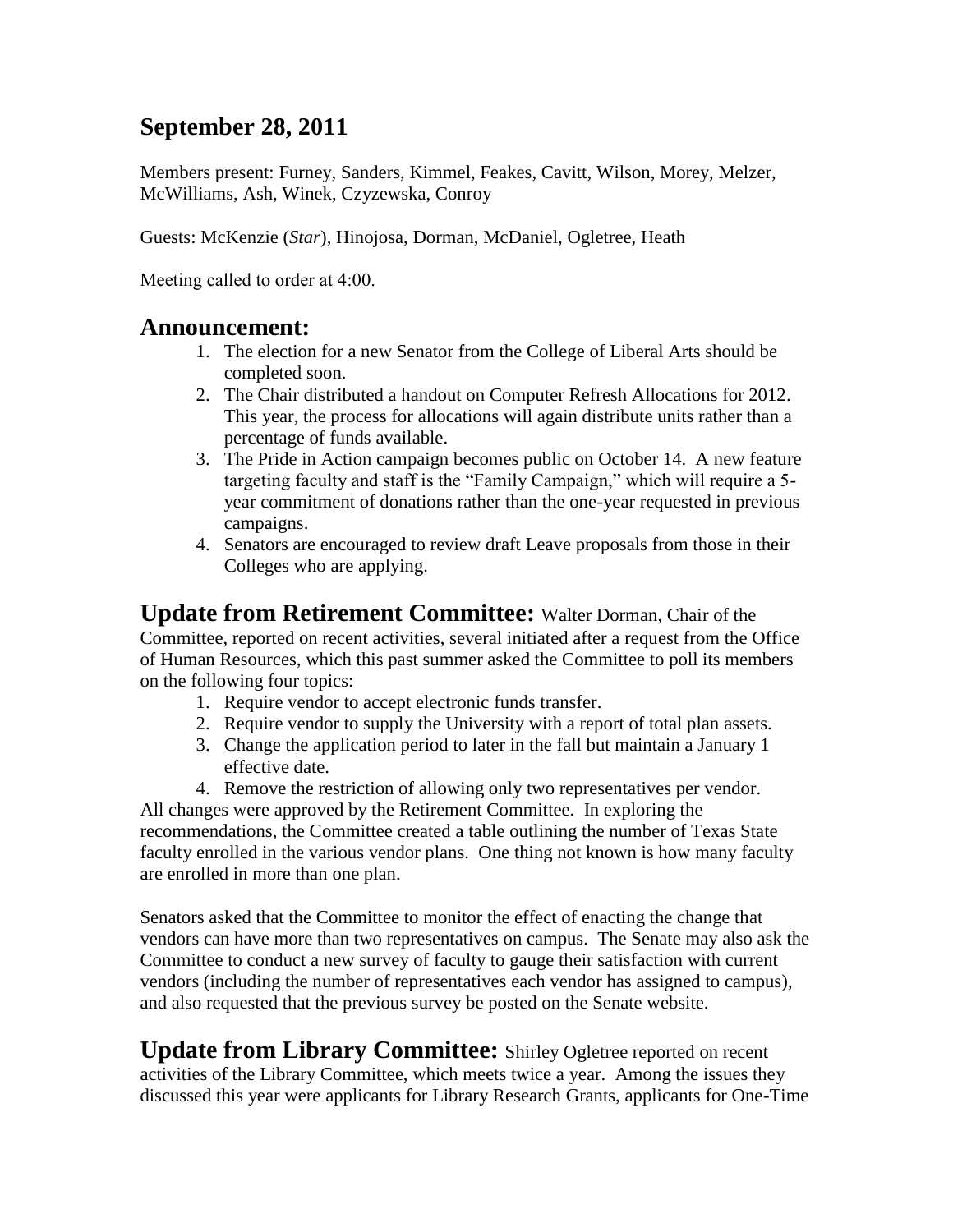Online Research Grants, a review of the process by which funds are allocated to departments, and costs related to faculty publishing in open-access journals. Among current initiatives are exploring plans for renovating Alkek Library so that it reflects more modern approaches to research, and considering ways to move into more digital collections. Currently over 60% of funds go to digital acquisitions.

Dr. Ogletree noted that the Committee lacks a representative from the College of Education.

The Senate asked that the Committee report regularly on allocations of grant funds as well as changes to the allocation formula. In addition, the Chair asked that the Committee gather data on the recent history of grant awards – data that will be posted on the Senate website for faculty access.

**Student Liaison to Faculty Senate:** In response to a question from the Student Government, the Chair noted that the University Curriculum Committee and the Academic Computing Committee already provide membership for student representatives: the UCC allows two voting student members and the ACC allows one non-voting student member. The Senate agreed to create a seat for a non-voting student member on the Academic Standards Committee. The Chair encouraged the ASG to make appointments to those committees before the start of the fall semesters so that students are able to take part in all meetings. She also noted that Committee Chairs report that student representatives are often absent from meetings. The Senate, however, welcomes student participation and encourages the ASG to work toward appointing student representatives who can take an active role in committee discussions.

# **Task Force (Friday & Saturday Class Scheduling)**

**Representation:** The Provost has requested one or two Senate representatives for the task force that will be charged with exploring scheduling alternatives to confront the needs for classroom space at the University. The Chair solicited nominees from the Senate.

# **BREAK**

**Grievance Committee Representative:** The Colleges of Fine Arts & Communication and Health Professions are not represented, with one spot to be filled by a Senate representative. The Chair solicited nominees.

**Faculty Voters Questions:** The Chair has received a number of inquiries regarding the status of particular faculty with unique workload assignments. The Senate endorsed following the criteria stated in the recently approved definitions.

### **New Business:**

1. *Mace Bearers:* Volunteers are needed to serve as mace bearers at the fall